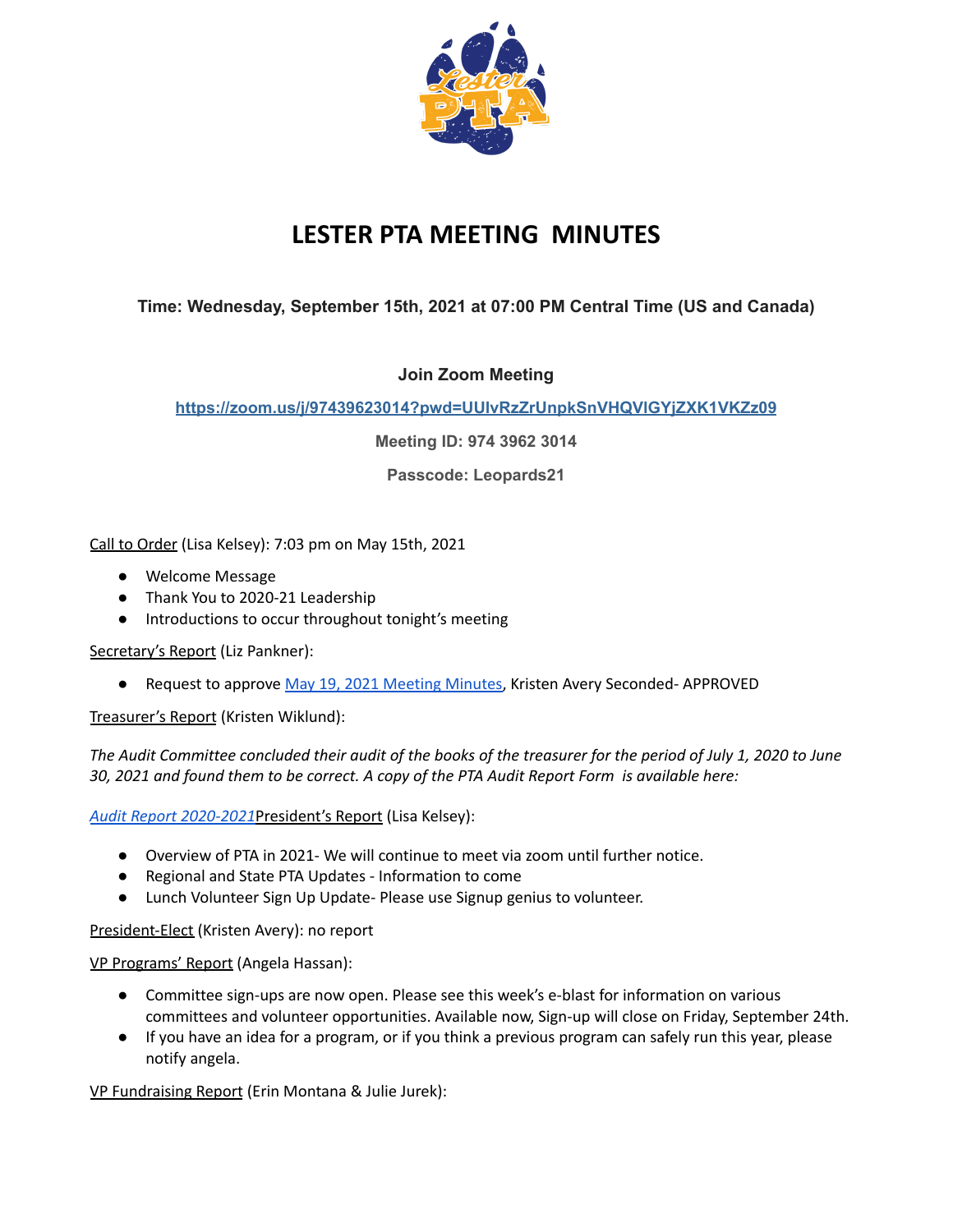

- Fun Run (Jennie Fabianski & Julie Jurek): We will be ending registration for the race on 9/19 at 9am. After that, raffle items will remain open until race day and experiences will stay open until 26th. We currently have about 384 registrants. Permit has been obtained and the neighborhood will be notified next week. Carbo load night at Gattos will be Wednesday the 22nd, bib pick up will be at Lester on the 23rd and 24th from 2:45-3:30. If you can't make the bib pickup, come early on race day for pickup. Race day registration will be available.
- Winter Fundraiser (Kristen Avery & Kara Gordon): Save the Date for Saturday, February 26, 2022 for this year's Winter Fundraiser
- Other fundraising: The next Box Tops submission date is October 1st. Information on how to sign up for the app for receipt scanning will be included in an upcoming eblast
- Thanks to all who went to Menchies for our first dine out fundraiser. We raised \$16.95. The next will be take and bake pizzas from Home Run Inn before Halloween.

VP Communications Report (Julia Mazurek & Jennifer Gawel): Will be working on updating the website, as well as making sure the same information is available across many platforms.

● E-blast (Jessica Avila): No report

VP Membership (Sara Schad):

- PTA memberships need to be renewed each year. If you haven't already done so, please visit MemberHub to renew your membership or join!
- We will have raffle prizes for any families that join the PTA/ pay their dues by 10/1.
- As a reminder, all Board members and committee chairs must be active members.

Principal's Report (Katie Novosel):

- IAR Testing next week (current grades 4,5,6)
	- No Extend next week due to IAR testing across district
- Map/Aims testing is almost complete (window closes Friday)
- **● Mondays- "Orange" You Glad it's Monday!- wear orange**
- Fridays- School Spirit Day!- wear gold/blue
- Lunch- we have a routine down; THANK YOU TO VOLUNTEERS FOR THIS!!!
- Spirit wear online store is up and running- available for the next two weeks. Orange options available.
- Volunteer 6th Graders- now reading daily announcements & doing very well
- Drills- Practice Fire Drill (Tues) & Active Threat w/Police Dept (Thurs)
	- Fire Drill with Fire Dept next Friday
- Curriculum Night was a success! Thank you to all who came.
- Thank you to PTA for beginning of the year Teacher Survival Kits!

Teachers' Report : (2nd grade team- Matt Leiser, Lisa Czeszewski, Christine Torres, Reenie Jackson & Reading Specialist-Lisa Garbis):

● Matt Leiser: Thank you for the "Back to School survival kit" and for all you do!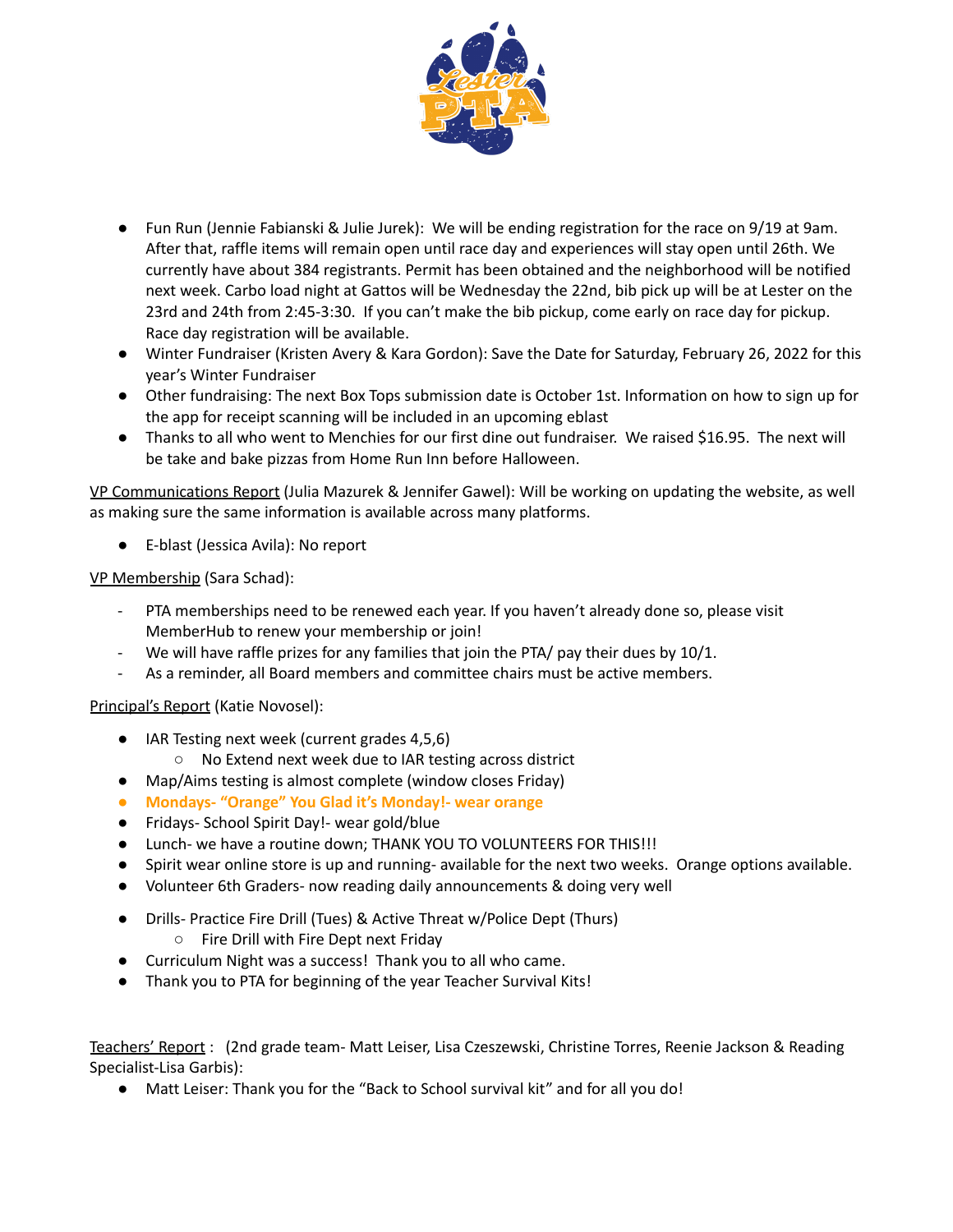

#### Committee Reports:

- Art Awareness (Shawna Smith): Looking forward to a more streamlined process (for me) and a whole new round of inspiring artists to share with the students this year!
- Birthday Bulletin Board (Karissa Campione) We're back on paper! Thanks to Mrs. Novosel for doing the hard work and affixing the decorations to the bulletin board.
- Fit Boys Club (Jen Gawel)
	- First practice was on Monday, 9/13
	- We will have a total of 4 practices leading up to the Fun Run
	- I would love to extend maybe into the fall to lead up to the DG 5K on Thanksgiving and just to keep the kids moving.
- Fun Lunch (Lisa Kelsey & Shannon Deguiulio) ----Fun Lunch is on hold currently. Refunds for balances from Spring of 2020 have been mailed with the exception of the remaining 13 requests, which will be sent shortly.

Donation to Blessings in a Backpack will be presented by the next meeting. Exact amount will be shared in the coming weeks.

- Hospitality-Teacher Appreciation (Sara Schad & Karissa Campione) We welcomed the teachers and staff back to school with personalized cups filled with a "First Week of School Survival Kit." Also provided snacks for the first day of school.
- Lester Gardens (Andrea Paris & Julia Salisbury) : Completed summer clean up and added annuals to entrance and sign before first day of school; Fall Work Day sign up information coming soon
- Reflections (Amanda Harrington & Karissa Campione)
	- Theme chosen, look for promotions to be coming in the next few weeks.
- Room Parent/Class Ambassador (Jen Gawel)
	- We will send out the Room Parent volunteer sign up in the next few weeks
	- Also we will ask for Class Ambassadors we have lots of people excited to take on these rolls for their kids classes
- 6th Grade Yearbook (Jessica Avila) would like to try something different this year with the ordering. She would like to request that money from orders be sent in to her, then PTA cuts one big check to pay for the yearbooks. She would also like to request \$353.60 to cover the cost of the yearbooks for any student who is free and reduced, 6th grade teachers and the extra cost above \$30 for each yearbook. Vote to approve this line item of \$353.60 will take place during our next meeting.

# Unfinished Business:

7:52pm 2021-2022 Budget vote

● Kristen Wiklund motioned to approve the budget, Julie Jurek seconded. Vote was APPROVED.

# New Business: None

# Meeting adjourned at 7:57pm